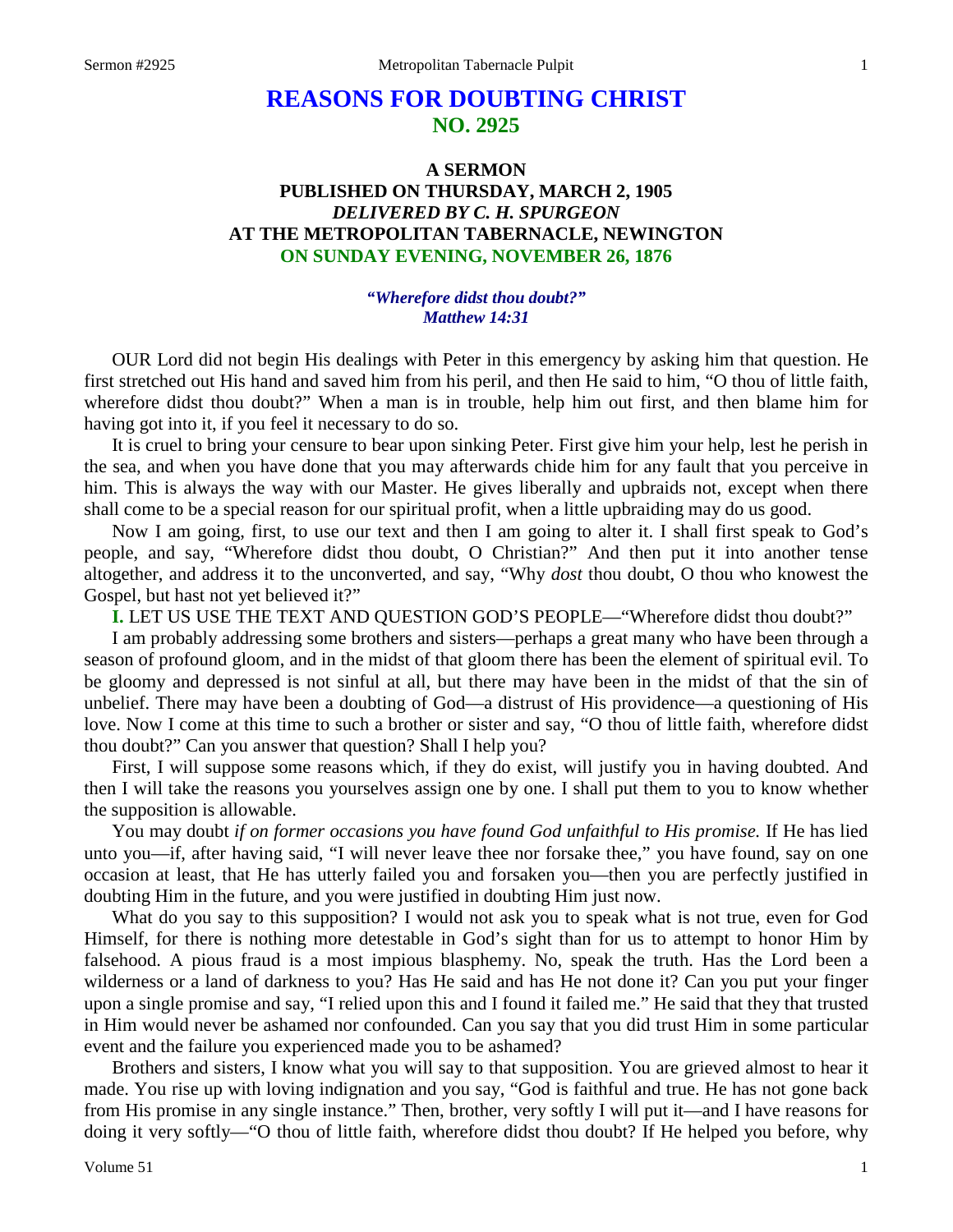did you doubt Him in the next trouble? If He fed the five thousand with the loaves and the fishes, why did you think that He could not also make you walk the waters of the sea?

There is another supposition. You may doubt *if your case is a new one and so superlatively difficult that it is quite certain that God cannot help you in it*. You require something more than omnipotence and the case is so perplexing that even omniscience cannot see a way out of it. Now, as I make that supposition, my heart is laughing at the very absurdity of the terms I use, for if we say *omni-potence*, that is all power. It is not possible that anything could be beyond that. And if we say *omni-science*, that is all wisdom. It is not even imaginable that anything can surpass that. So I think I had better dismiss this supposition at once.

Only it is sometimes put in Scripture by way of question, "Is anything too hard for the LORD?" "The LORD's hand is not shortened that it cannot save, neither his ear heavy that it cannot hear." When you answer, "I know that God is able and I know that God is wise to help me," then I must whisper that question again, "O thou of little faith, wherefore didst thou doubt?"

But I will suppose something else, that you may doubt *if God has abolished the promise*. Dear brother, is it true that the Bible has run out and become like an old almanac that is done with—that God has spoken somewhere in the dark places of the earth, and has said that the seed of Jacob may seek His face in vain, and that He will not be held to His covenant or bound to a single promise that He has made—that He has revoked them all?

You are astonished that I should even utter such a supposition. Your soul rises indignantly to repel the imagination, for you say, "All the promises of God in him are yea, and in him amen unto the glory of God by us." You know, and you are assured, that He cannot change. He is "the same yesterday, to-day, and for ever," and you are quite certain that He speaks the truth when He says, "My covenant will I not break, nor alter the thing that has gone out of my lips."

"God is not a man that he should lie, neither the son of man that he should repent." You are persuaded of all this, my dear brother, are you not? Then all these promises being true and all confirmed with the sprinkled blood of Christ, I must have your ear yet again while I just whisper into it, "Wherefore, then, didst thou doubt?" Wherefore didst thou doubt?"

There is only one more supposition, but it is the worst of all. You may doubt, *if God Himself has entirely changed—*a supposition which has been put by the psalmist in other language, "Will he be favorable no more? Is his mercy clean gone forever? Doth his promise fail for evermore? Hath God forgotten to be gracious? Hath he in anger shut up his tender mercies?"

Now, do you believe for a single moment that God is changed in His love or in the objects of it? Do you think that He has cast away His people whom He did foreknow? that Christ will lose that which He bought with His precious blood? that He will strike off the precious stones of His breastplate the names which from eternity were written there? that He will forget the children of His choice when He said, "Can a woman forget her sucking child, that she should not have compassion on the son of her womb? yea, they may forget, yet will I not forget thee"?

And again, "The mountains shall depart and the hills be removed, but my kindness shall not depart from thee, neither the covenant of my peace be removed, saith the LORD that hath mercy on thee"? And yet again, "I am God; I change not; therefore ye sons of Jacob are not consumed"? Do you not remember reading the words, "Having loved his own which were in the world, he loved them unto the end"? Well, brothers, since those things are so, I shall have to come back to my old question, and say, "O thou of little faith, with an unchanged God to trust to, wherefore didst thou doubt?"

Now, I cannot think of any other supposition that might make it justifiable to doubt, so now I am going to hear—or I will repeat on your behalf—some of the answers to the question which, perhaps, you would give.

First, I hear one say, "I doubted *because my sinful life became unusually clear and distinct to me*. I hope I have been converted, have felt my need of Christ and have put my trust in Him. But I never had such a sight of myself as I had a little while ago. It seemed as if the fountains of the great deep were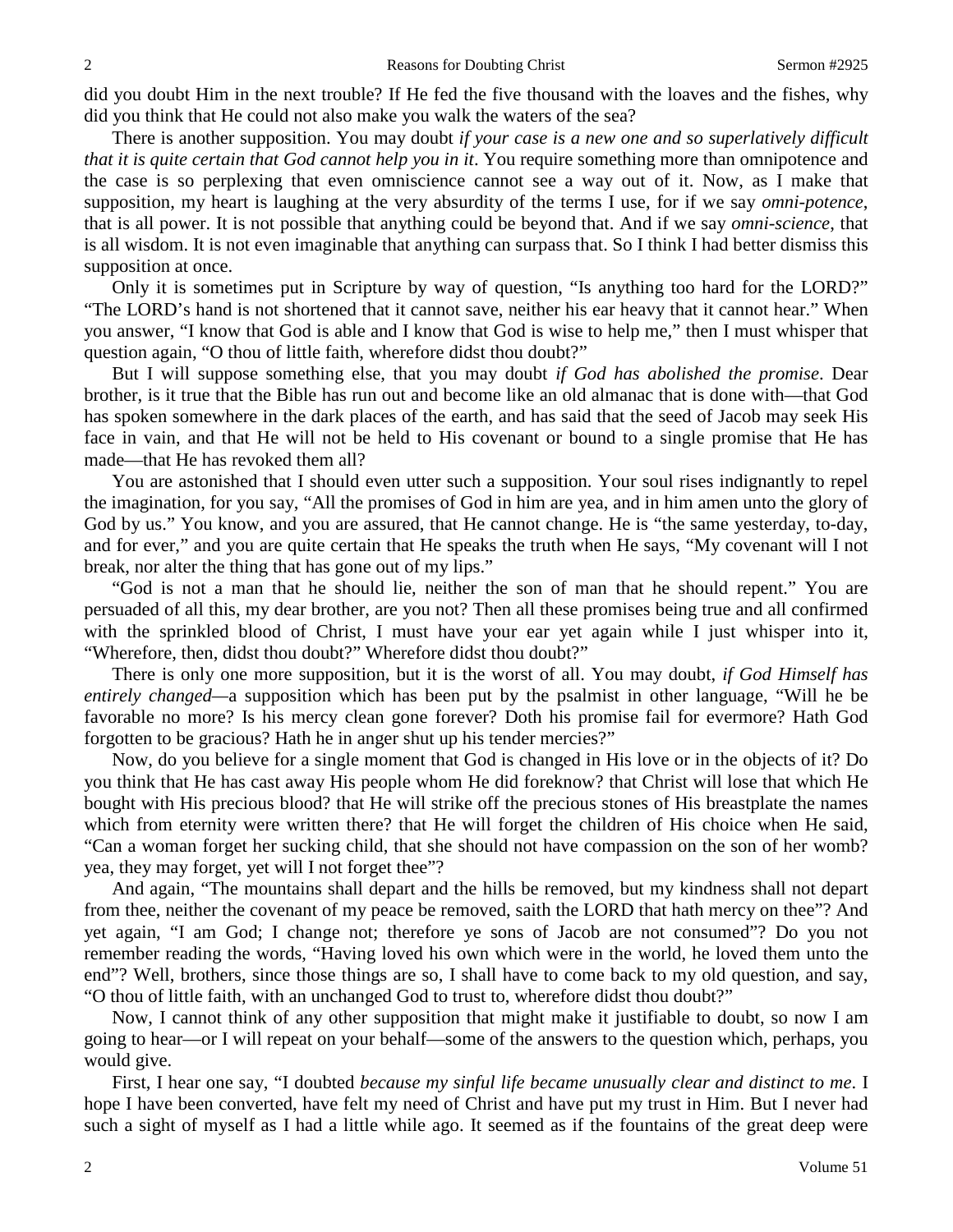broken up. I saw that I had sinned foully and fallen far—my best actions I discovered to be polluted, and the whole of my life to be marred through and through with an evil spirit, and with everything that was contrary to the mind of God. When I saw sin like that, then it was that I doubted."

Yes, dear brother, I know your feelings and such doubts as yours often—too often—come upon men. But did you not know, was it not told you from the beginning, that your sin was such that you were condemned in the sight of God and accursed by His law? Did you not know that in spite of your sin, "Christ Jesus came into the world to save sinners," even the very chief? Did not you know God willed not the death of any sinner and that "the blood of Jesus Christ his Son cleanseth us from all sin"?

Yes, you did know it and therefore I can only dismiss that excuse by saying that since you did know that, with all your sin, the boundless atonement was able to meet it—since you did know that, with all your blackness, the fountain filled with blood had power to wash it out, "O thou of little faith, wherefore didst thou doubt?"

"Ah," say you, "but it was not quite a sight of my past sin—it was *because of my sinfulness by nature.* I thought after I was converted that I would not feel any sin within me, or that if I did know its presence by experience that I would conquer it. Instead of that it has been a fight with me every day, and only the other day, when I was exposed to temptation, I was carried right off my feet. When I got alone in my chamber and saw how badly I had acted, I looked into my heart and discovered it to be still full of all manner of evil. And though I hope there is some grace within me, yet there is so much of the old nature that I know not what to do. That is why I doubt."

Yes, but my dear brother or sister, whichever you may be, did you not know of old that the Lord Jesus Christ came to destroy the works of the devil in you, and that where He has begun the good work He will carry it on? Did you not know that the Spirit of God is given to help our infirmities, and that He sanctifies us and all the elect people of God—that from day to day He leads us to the fountain for sin and for uncleanness in order to be cleansed from sin, and that He brings us the power to overcome sin?

Did not you know that Christ is able to keep you from falling and to present you faultless before His presence with exceeding joy? Yes, you did know that and therefore that meets all difficulty—and I have to say to you again that the excuse will not hold water. "O thou of little faith, wherefore didst thou doubt?"

"Ah, sir," says one, "you do not know everything. I doubted *because I have been in a case such as never happened to anybody before.* I was in a dreadful trouble. O sir, my trouble was so peculiar that I could not tell it to anybody and I should not have liked to have done so. Wave after wave swept over me. I could not see any way of escape from it at all. It was as extraordinary problem that I am sure that I must be *the* man that has seen affliction, peculiarly marked out from all the rest."

Yes, dear friend, that is very likely. I know a great many that have entertained the same opinion of themselves that you do of yourself—and I have even sometimes put myself down in the category, though you may not think so. But do not you know that it is said, "Many are the afflictions of the righteous, but the LORD delivereth him out of them all"?

Did you never read, "In the world you shall have tribulation, but be of good cheer, I have overcome the world"? Did you never hear of Gad, of whom it is said that, "a troop shall overcome him, but he shall overcome at the last"? Have you not read, "They shall surely gather together against thee, but not by me. Whosoever shall gather together against thee shall fall for thy sake. No weapon that is formed against thee shall prosper, and every tongue that shall rise against thee in judgment thou shalt condemn."

Did you not know that? If you did not, there was the Book which you might have searched to find the promise. And knowing all that, dear friend, though your case may be peculiar, you should not have given place to doubt at all, for you have a unique Savior. His people are a peculiar people, but He is a peculiarly glorious Deliverer and Captain to them, and He will bring all of them safely to the eternal glory. Therefore, "O thou of little faith, wherefore didst thou doubt?"

I can suppose another person answering on quite another score. He says, "Ah, sir, I doubted in anticipation of the trouble *because I felt I could not bear the trial*. I felt that I should sink under it, if it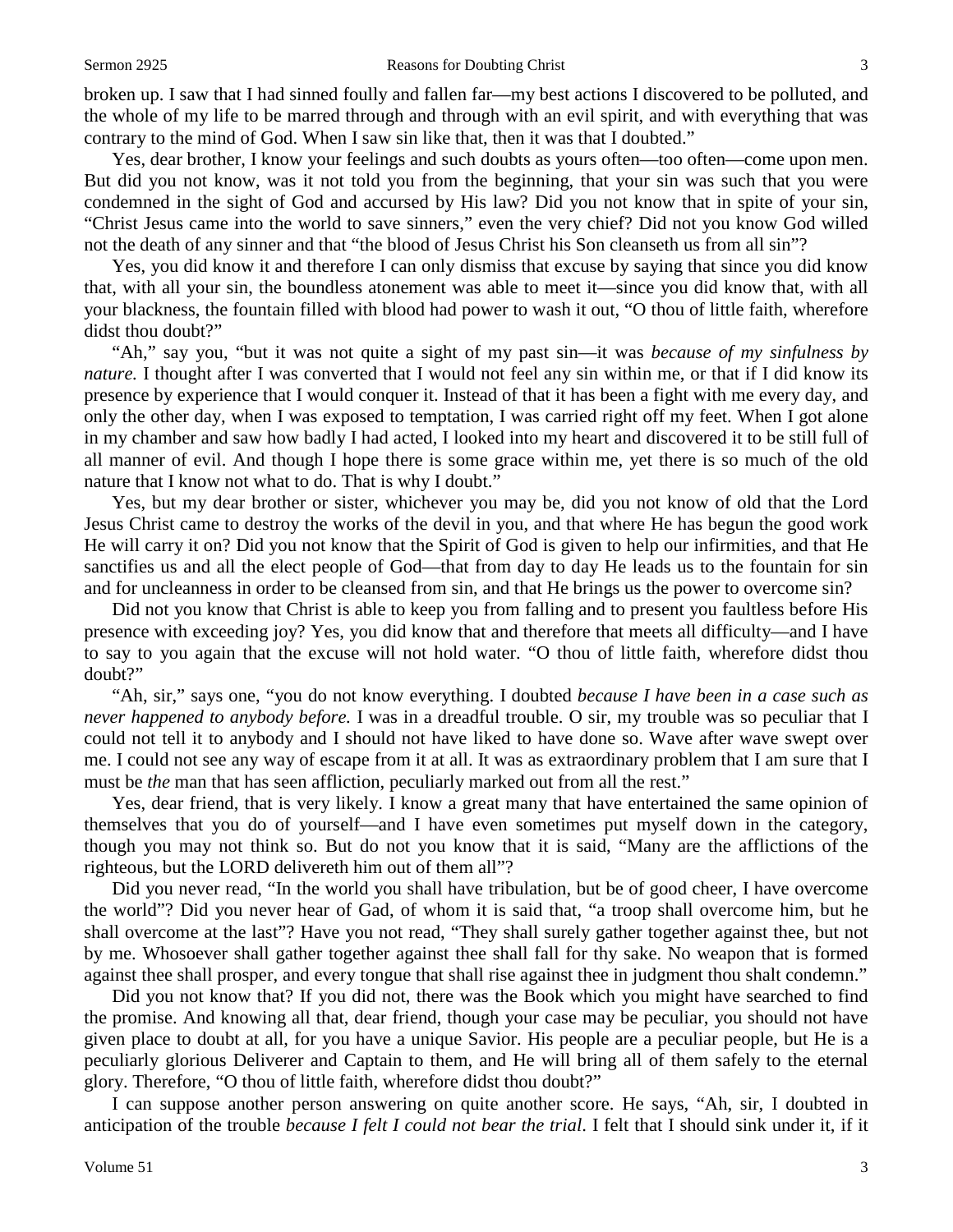did happen. O sir, I had a fear upon me that if it did occur I should perish." Yes, I too know that experience too. How did it turn out? Did the dreaded ill occur? "No," say you. Then why did you want to be crossing the bridge before you came to it? "Oh, but it did occur," say you. Have you perished by it, then, brother? "No," you are compelled to answer. "I found such strange assistance given in the time of need and such singular succors just when I was in my deepest temptation. You know, sir, I had looked for the trouble, but I never expected to find such friends as God raised up and such remarkable helps as He found for me."

Ah, I see, God has given you two eyes and you shut one of them. You had only looked at the dark side, but you did not look at the bright side. "Oh, but" perhaps you say, "I did not think there was any bright side." No, I know you did not, but God knew that it was there. Has not He said to you of old, many times, "Cast thy burden on the LORD and he will sustain thee"? That is to say whether there is a bright side to it or not, cast it on the Lord and it will be well with you.

"He shall never suffer the righteous to be moved." "Trust in the LORD and do good: so shalt thou dwell in the land, and verily thou shalt be fed." You may say, in confidence, "When my father and my mother forsake me, then the LORD will take me up," for He has said, "I will never fail thee nor forsake thee." Well, you knew of this and so I come back to my question, "O thou of little faith, wherefore didst thou doubt?"

I could multiply these cases, but I ask each friend who has been doubting to state his own reason to his own heart—he will easily be able to find an answer also.

Now, I want your ear just a minute or two in order to see how your doubts and fears look under certain aspects. "Wherefore didst thou doubt?"

*Look at your doubts in the light of your conversion*. You remember when you first knew the Lord. You remember those happy days and weeks when you were first converted—it was the time of your spiritual honeymoon. Suppose, at those times, somebody had said to you, "You will doubt the Savior." You would have said, "Never! Why, the wonders of God's grace to me in saving such a lost wretch as I am are so extraordinary that others may doubt, but I never shall." Well, then, just look at these doubts in that light.

After that you had a severe trial, but now you have got out of the difficulty which troubled you, have you not? You have gained the shore again after your buffeting with the waves. Now I want you to *look at your doubts in the light of your deliverance.* The preacher need scarcely tell how disgusted he has been with himself, when he has passed through a trial, to think that he could not have left it in the hands of God—but he began tinkering with the matter himself and made a failure of it because he tried to meet the need with his own wisdom, which was nothing but perfect folly and ignorance. Do you not feel the same? Could not you set yourself up for a scarecrow and laugh at yourself? I am sure you could if the Lord has delivered you.

Once more. *How do you feel about your doubts when you get into Jesus Christ's bosom—*when your head is where the head of John was and the Lord is looking at you and saying, "I have loved thee with an everlasting love"? Suppose the next thing He said was, "Wherefore didst thou doubt?" Why, you would look at Him with tears in your eyes and say, "Dear Master, I pray You do not say anything about it, I am so ashamed of my doubt. Oh, let it be forgotten. I never had any cause to distrust You. I grieve to think that I should ever have got into a state where such doubts were possible."

I will put you in another position. *How do you feel about your doubts when you try to teach other people*? Here is a dear, doubting sister, or brother, and you are trying to comfort the downcast soul. How do you think about yourself when you wanted comfort—when you were down in that very way? It is a dreadful thing for a man, when he is very sad and low-spirited, if some Christian brother goes and cuts a bit out of the man's own sermons and sends it to him.

I have had that experience myself sometimes and as I have read my own words, I have said, "What a fool I am!" That is wonderfully near the truth when you say it about yourself, brother. I do not think we have ever hit the nail on the head much more clearly than when we say we are foolish and ignorant—for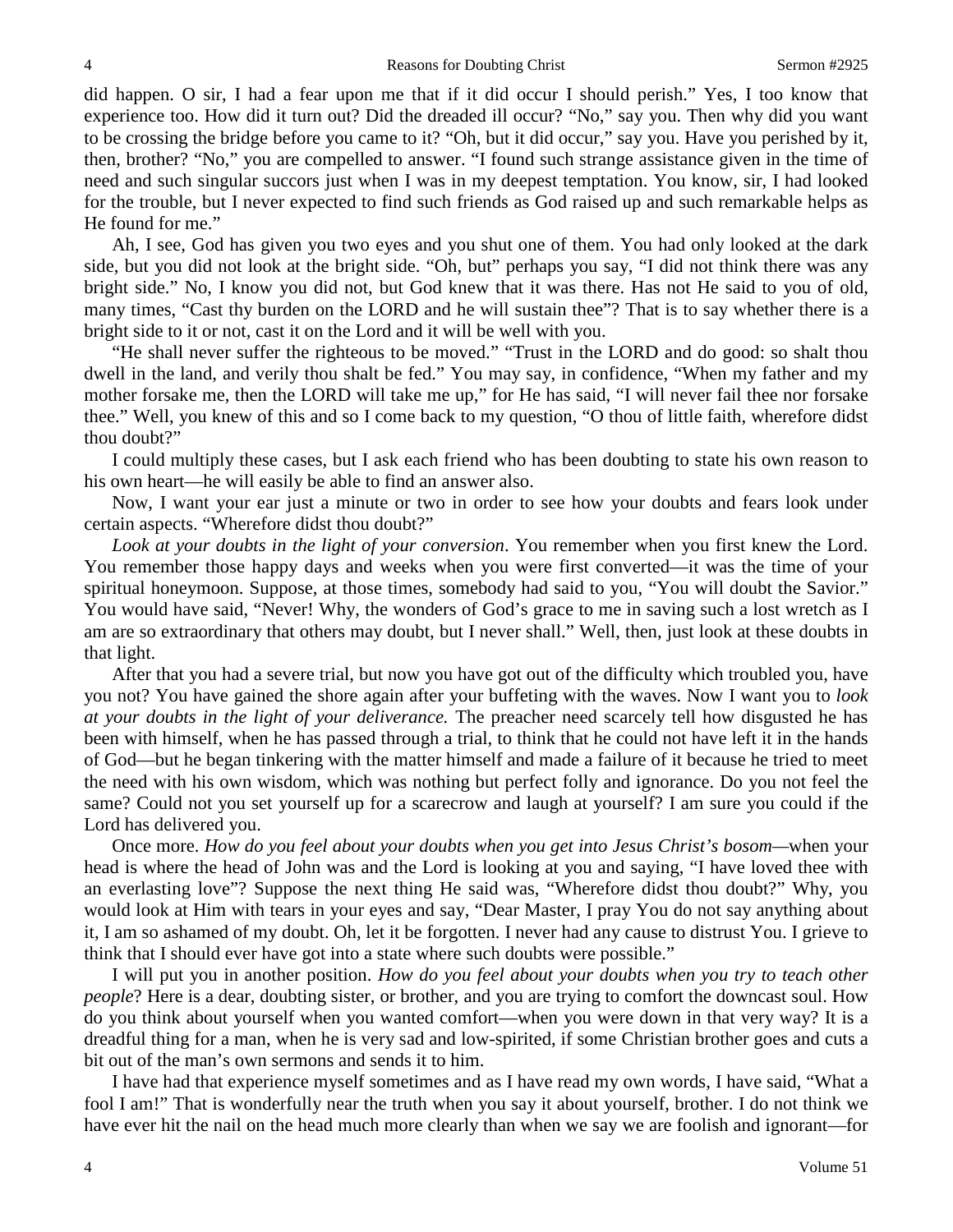that is exactly what we are—only with a dash of sin with the folly, when we begin to doubt the ever blessed God, who ought to be trusted with very implicit confidence, even as a little child trusts to its mother's love. Never ought a doubt to come into our hearts towards our Savior.

And *how do you think your doubts will look when you get to heaven and look back at them*? Mrs. Hannah More tells us that she went into a carpet factory and when she looked at the carpet, she could not make out any design and she thought that there had been some mistake. There were long pieces that seemed to have no beauty in them whatever. But the manufacturer said, "Madam, I will take you round to the other side"—then she saw the beauty of the pattern that was being woven into the fabric.

Well now, while you and I are here, we are full of doubts because we cannot make the pattern out. We are on the wrong side of the carpet. But when we get to heaven and see all that God intended and worked for us, I think that even in heaven we shall call ourselves fools and say, "How could I have judged before my time that splendid design of providence which was hidden in the infinite wisdom and love of God's gracious heart? How could I have been dissatisfied with that which was working my lasting good?" Wherefore, then, didst thou doubt?

Two or three words just to say that I think that I can give the reason why some Christians occasionally doubt. Perhaps their brain is weary. I pity them, but they must not pity themselves too much. Perhaps they have not been living near to God. Perhaps they were getting rather proud and thought that if they walked on the water they must be fine fellows.

Perhaps they took their eyes off their Master. I reckon that was what Peter did. He began to look at the winds and the waves, and therefore he could not be looking at Christ too. Perhaps they began to walk by sight, instead of by faith—and that is enough to make anybody sink. Some cause or other there must have been, but whatever cause it was, it is cause for sorrow, cause for regret, cause for repentance—for the Lord deserves to be implicitly trusted.

In answer to His question, "Wherefore didst thou doubt?" we give this reply, "Good Lord, forgive Your servants in this thing and lead us in quietness and patience to possess our souls."

Thus much to the people of God.

**II.** Now LET US SLIGHTLY ALTER THE TEXT AND QUESTION THOSE THAT ARE NOT GOD'S PEOPLE.

We will pause a minute and use the text in another tense. The Lord Jesus Christ has been into this world and done a great deal for sinners, and as the result of what He has done, He has bidden us go and proclaim everywhere free salvation through His precious blood. He declares that whosoever believes in Him shall not perish, but shall have everlasting life.

Many know all about this. They are well acquainted with the truth of substitution, and the way in which God can be just and yet the justifier of the ungodly. But they are still full of doubts. They have not believed. Dear friend, I think I can give you some good reasons for your doubting, if I am allowed a little scope for imagination.

And I suppose, first of all, that *you have heard of a number of others that have been to Christ and have believed in Him, and yet have perished*. If you have really known such persons, you are perfectly justified in not believing in Christ. You have a brother, I suppose, that trusted Christ and yet died in despair. You have a sister, perhaps, that put all her confidence in the Lord Jesus Christ, and yet was not saved.

Now, I am absolutely certain that nothing of the kind has ever occurred. I am equally certain that beneath the copes of heaven, during all time since Adam fell, there has never been a solitary instance of a soul sincerely seeking the mercy of God through Jesus Christ, and putting its trust in Him, and yet missing eternal salvation. So if you cannot have that reason, why do you continue to doubt?

I will suppose another reason, namely, that *you yourself have been to God with earnest prayer, seeking salvation and trusting in Jesus, and yet you have been refused.* Now, I am sure that that is not so—absolutely sure. I remember the instance of a man who did not even believe in God, or at least, he thought he did not, but he was awakened to a sense of his danger and he went to God with some such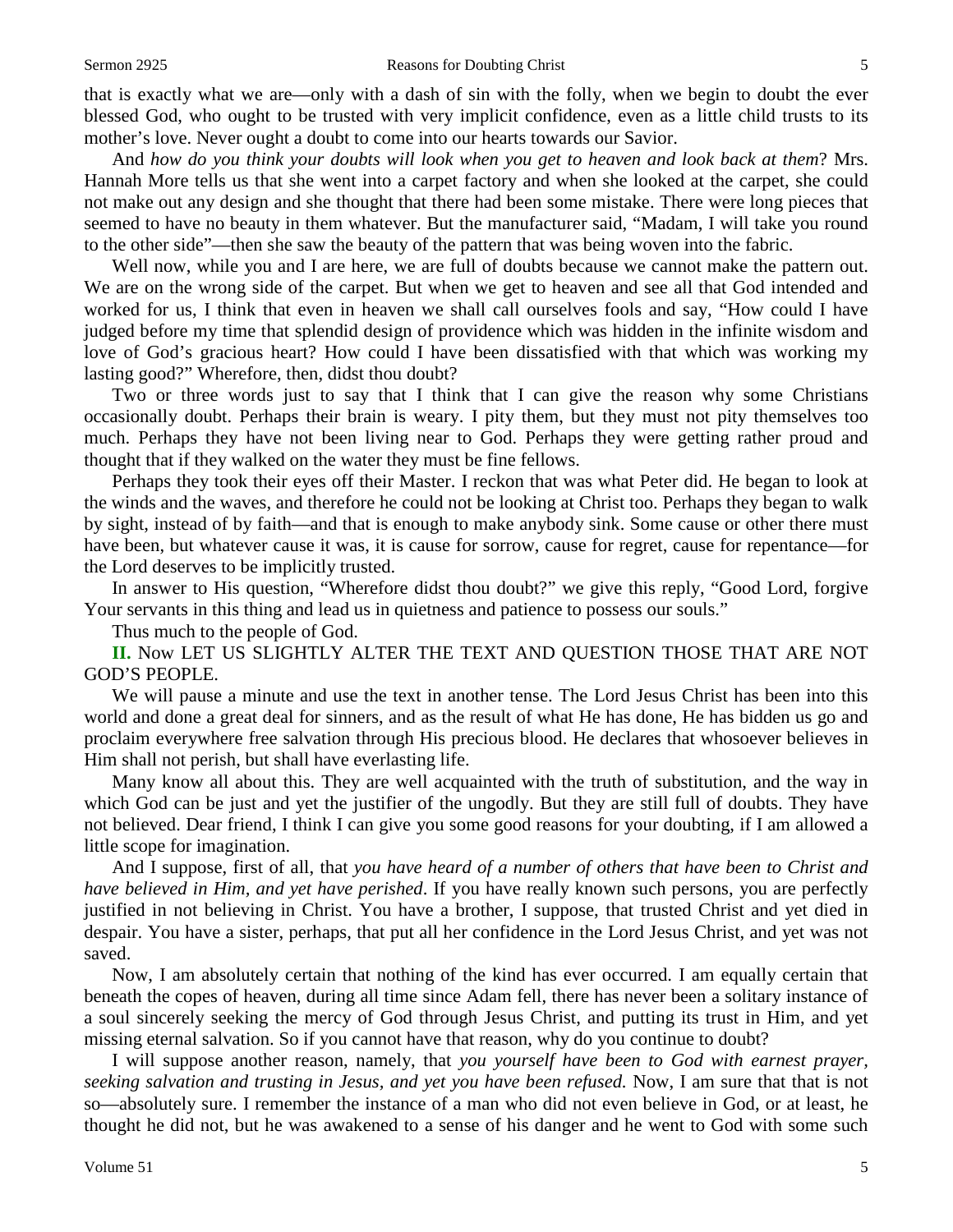prayer as this—"O God," he said, "if there be a God, convince me of Your Being. Lead me to Yourself, if it be that I have sinned against You and You are angry with me—and I fear it is so. And if You have sent Your Son to be an atonement for sin, let me know the power of that atonement." He said that that was all he dared to say at first—but he ended in solid faith and in a renewed heart and life.

No matter how far off a man may be from God, if there be a hearty and earnest seeking after Him through Jesus Christ, he must find Him. You have not tried it—I am sure you have not tried it. If you had done so, you must have succeeded. Were it possible that a man had tried simple trust in Christ and were not saved, then, indeed he might give a reason why he doubts. But you have no such reason.

I cannot think of any other except that *you have been informed that the blood of Jesus Christ has lost its power.* Have you been assured that the Gospel is abrogated? Have you been given to understand that the New Testament is a dead letter? Have you been persuaded that the gates of mercy are shut? Have you been led to believe that the invitations of grace are no more to be given?

"Oh, no," say you, "our state were wretched indeed, if that were the case." Well, then, brother, as long as there is blood in the fountain, wherefore do you doubt its power to cleanse you? As long as there is good news for sinners, why do you write bitter things against yourself? As long as a promise stands and there is the invitation, "Whosoever will, let him take the water of life freely," wherefore do you doubt? Surely, if these things be as the Book declares—that the Lord is ready to have mercy upon the very chief of sinners who come and put their trust in Jesus Christ—you have no cause whatever to start back.

Well, now, I am inclined here to quit your reasons, as I cannot suppose any others that are not conspicuously false. But I can imagine that you suppose that *you have such great and special sins that you cannot think Christ can save you*. Now I undertake to say this from a very wide experience and observation of persons converted to God—that if you will mention any sin that you have committed, I will mention someone who fell into that same sin and who has been saved from it.

If you mention the peculiar aggravations connected with your life, I think that even my own observation will enable me to mention some person who, if not exactly in that form, yet in some other equally bad, has gone as far into sin as you have done and yet has been saved, who, though guilty of unmentionable crimes, has yet been washed in the blood of the Lamb and made whiter than snow.

O beloved, we cannot be telling you always of what we know, but we do sometimes delight to think that there are cases in Holy Scripture which we may tell of as much as we like. There is cruel, savage Manasseh. There is blood-thirsty, threatening-breathing Saul. There is the woman that was a sinner. And there is the dying thief that rejoiced to find cleansing in the wounds of Christ. And why should not you be forgiven? There is no cause for doubt.

"But my point," says one, "is, Can this be for me?" *You believe the Gospel is true, but you doubt whether it is for you.* Well, no, it is not for you, if you are not a sinner. If you can say, "I am not guilty," then farewell to all hope, for Jesus Christ came into the world to save sinners. If you are a sinner, surely He came to save such as you are.

The blessings of the Gospel covenant are directed to the lost. "The Son of man is come to seek and to save that which was lost." Can you not get in there? Perhaps you remember Mr. Whitfield's speech to his brother, who had long been in distress of mind, who said at last, across the table, "George, I am lost." George said, "I am glad to hear it," and answering his brother's startled expression, he continued, "because the Son of man is come to seek and to save that which was lost."

That brief utterance of the Gospel lifted his brother out of despair into a clear and abiding hope in Jesus Christ. Perhaps you have heard of Mr. Whitfield again, in the Countess of Huntingdon's house, when some great lord complained to her ladyship that Mr. Whitfield had used most extraordinary language in his last sermon—most repulsive to men of taste.

Mr. Whitfield said he was there to answer for himself and he asked what the expression was that he had used. "Why," said the nobleman, "you said that Jesus Christ was willing to receive the devil's castaways." "Yes," he said, "I did say that, and I mean to say it again. Did your ladyship observe that I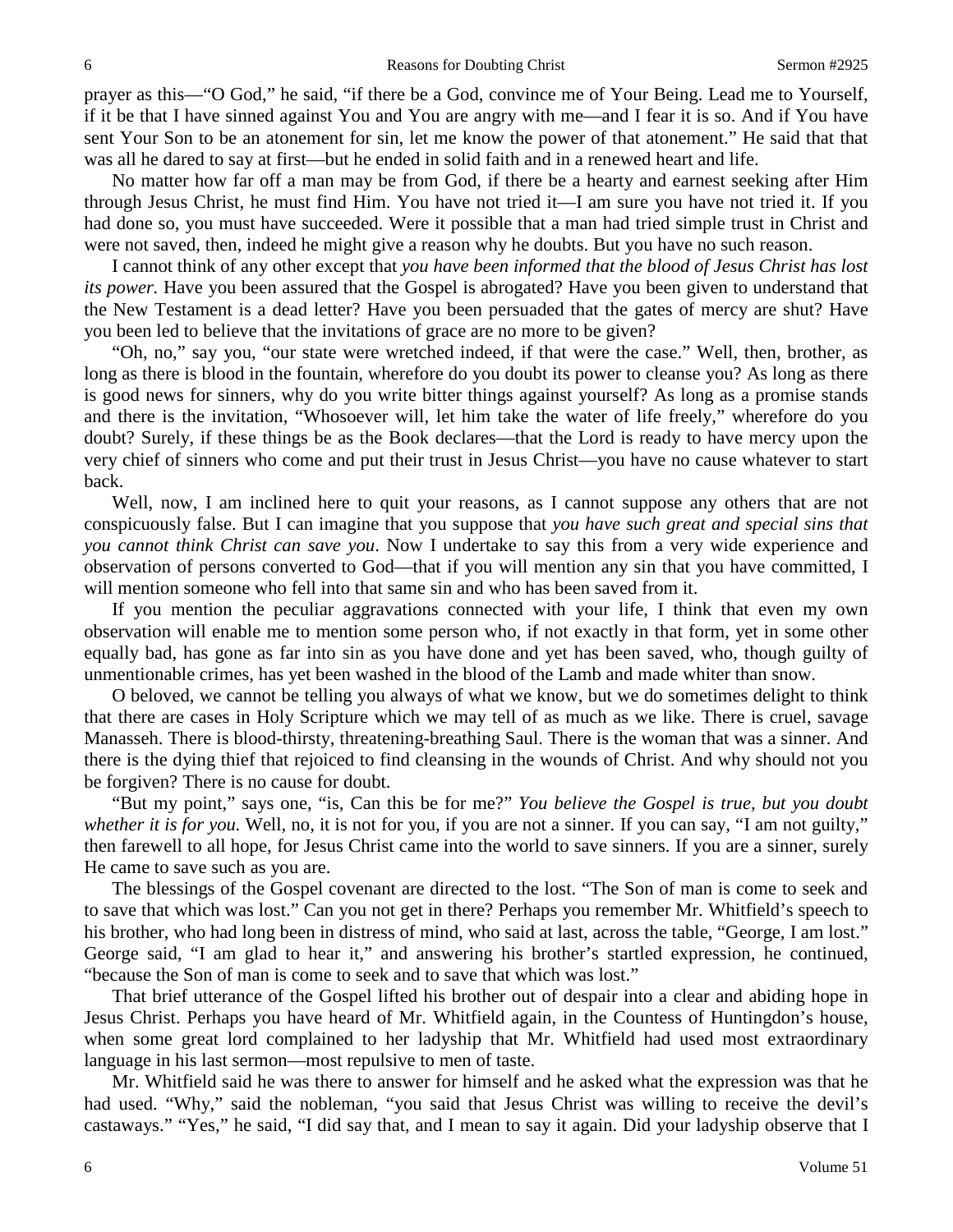was called out of the room a few minutes ago because the bell rang?" "Yes," said the Countess. "And when I went to the door," continued Mr. Whitfield, "a poor creature stood there who had been living in a state of sin and had come to such a condition that even those that associated with her before were unwilling to come near her. She had become unfit even for the lowest work to which the devil himself could put her—and she found all her old companions had cast her away. She heard me preach in Tottenham Court and use that expression. It exactly fitted her case, she felt that she was one of the castaways of the devil himself, and so she sought to tell of pardoning grace and dying love."

You see, then, that Christ can save to the uttermost. Ah, it is so. It is so. If you have gone far into sin, weep over it. Confess it before God with deep repentance, but come to Jesus Christ just as you are and whoever you may be, there is no room for doubting. The door of the ark was a big door. There was room for the hare to go through, who went in quickly, and room for the snail to go through, with his slow pace.

But there was plenty of room for the elephant when he came marching along—there was a chamber on purpose for him and fodder on purpose for him. And so, you elephantine sinners, there is a door big enough for you to come into the house of mercy. There is provision made and a place for you—and without you, the company will not be complete within the ark of saving grace.

May God bless that open declaration of the Gospel to some poor devil's castaway who has got into a corner of the tabernacle tonight. May such be able to find hope too.

Well, now, I think I hear another say, "But I have a cause for doubt which has not yet been mentioned." I think I can guess it. *You doubt because you have so many times refused Christ that you say you cannot expect Him to receive you now.* That is the reason, is it not? "I have gone into great sin, sir," you say, or "I have been trying to save myself by my self-righteousness and my good works. And I cannot expect Him to receive me now." You think Christ is like the sons of men, such as you have known.

Once a man went to a stable keeper and asked him what would be the price of a horse and gig for the day. "So much," he answered. The inquirer went round the town to see if he could not get one cheaper and when he found that he could not make a better bargain, he came back and said that he would have the one which he had asked for at the first. "No," said the owner, "you will not. You have been going everywhere else and now you may go where you have been. I do not want your custom."

You fancy that Jesus Christ is like that, do you? You have been round to Moses and asked him the expense and you find that you cannot meet the claims of the law. And you have been round to the pope and asked him the price, and you find that ceremonies do not satisfy you. You have tried the Oxford way to heaven and tried the Roman way to heaven, but they do not suit you.

You cannot get there by them and now you think you dare not come to Christ because you have so long neglected Him. But you may come—He is willing to have you at any price. Nay, he is willing to have you at *no* price and if you will come at no price—come without money and without price—He is still willing and able to receive you, for the Gospel peals out yet these clarion notes, "Come and welcome! Come and welcome! Come and welcome! Whosoever will, let him take of the water of life freely!" O thou who doubtest Christ, wherefore dost thou doubt?

Now I will say no more but this. The way to deal with this state of mind of everlasting doubt and hesitation is to end it—to end it once for all. Repent, dear hearer, and may the Spirit of God help you to do so now. Repent of ever having disbelieved the Son of God. Repent of ever having distrusted the blood of Jesus Christ. Repent of ever having doubted the power of the omnipotent Spirit of God.

I know not to whom this Word will come with power, but in the name of Jesus Christ, the Son of God, I command you to leave off doubting Him and to begin to believe in Him at once. Cease your doubts without a moment's deliberation. You believe Christ Jesus to be God. I know you do. You believe what the Scripture says concerning Him—that He is a Savior able to save.

Man, by the living God I charge you not to perpetrate such an insult to Christ as to go on doubting Him. You have the burden of all your sin, but then He is a Savior. Trust Him with it, trust Him now.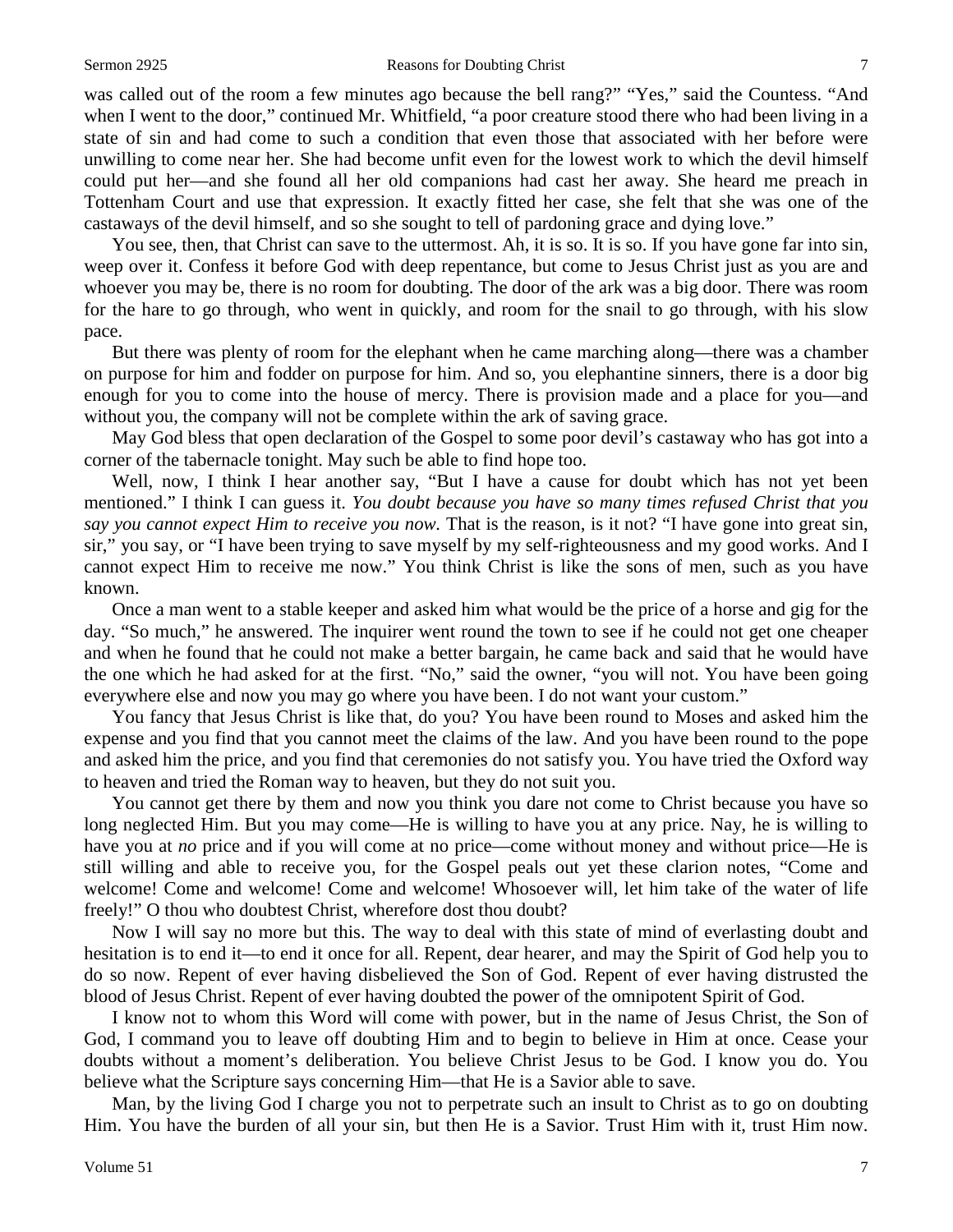"No," you say, "I will get home and pray." Do not wait for that. I wish you to pray when you get home as much as ever you like, but first of all, believe in Jesus Christ. Trust Him on the spot.

"Oh," says one, "it will be a venture." Venture, then, friend—venture. "May I pass in by the gate of mercy?" asks another. Pass through it, whether you may or not, for there never was a soul sent back for coming to Christ by mistake. Never was heard of such a thing as a soul attempting to pass in by the portal of faith and Jesus Christ saying, "Ho, there! What are you at? You have no right to trust Me. You are not one of My elect. You must go back and you must not dare to trust Me. You are not the kind of man I want."

There was never such a case known and there never will be such a case, for Christ's own words are, "Him that cometh to me I will in no wise cast out." That is, any "him" in all the world that comes to Christ, He never will, He never can, cast out. I would make a dash for it, sinner, if I were you. Sink or swim, neck or nothing, here it is.

I do believe—I must believe—in Jesus Christ, and if I perish, I shall still be clinging to His cross. You will never perish there. May the Lord of covenant mercy draw you to this tonight, or drive you to it. I care not which—so long as you get to it and Christ becomes all in all to your souls. Let us pray for that.

### **EXPOSITION BY C. H. SPURGEON**

#### *MATTHEW 14:14-33*

### **Verse 14.** *And Jesus went forth, and saw a great multitude, and was moved with compassion toward them, and he healed their sick.*

Different persons take different views of multitudes according to the state of their minds. Many an officer, when he sees a multitude, considers how long it would take to march them from a certain place. Another man begins calculating how much food they will all need. Another begins to estimate their wealth, another to calculate what per cent will die in the year. But the Lord Jesus Christ's heart was so full of pity and mercy that the thing for Him to do as He looked upon them was to have compassion upon them. He healed their sick and helped them in their sorrows.

**15.** *And when it was evening, his disciples came to him, saying, This is a desert place, and the time is now past; send the multitudes away, that they may go into the villages, and buy themselves victuals.* 

This really meant "Get us out of the difficulty." There was no hope that so many of them could get victuals in the villages, but the disciples as good as said, "We cannot bear to see them starving. Help us to forget it."

#### **16.** *But Jesus said unto them, They need not depart; give ye them them to eat.*

"You do not know what you can do, seeing I am with you," the Lord answered. "You can feed them all." O Christian church, never give up the most difficult problem. It may be worked out. The city may be evangelized, crowded as it is. The nations may to brought to Christ, superstitious though they be, for He is with us.

**17-18.** *And they say unto him, We have here but five loaves, and two fishes. He said, Bring them hither to me.*

He will not work without us. Whatever little gift or ability we have must be consecrated. Christ could easily have made loaves and fishes without taking their little stock, but that is not His way of working. "Bring what you have hither to me." Whenever we have a church that brings all its store to Christ—(when shall we ever see such a church?)—then He will be pleased to make enough for the multitude.

**19-21.** *And he commanded the multitude to sit down on the grass, and took the five loaves, and the two fishes, and looking up to heaven, he blessed, and brake, and gave the loaves to his disciples, and the disciples to the multitude. And they did all eat, and were filled: and they took up of the fragments that*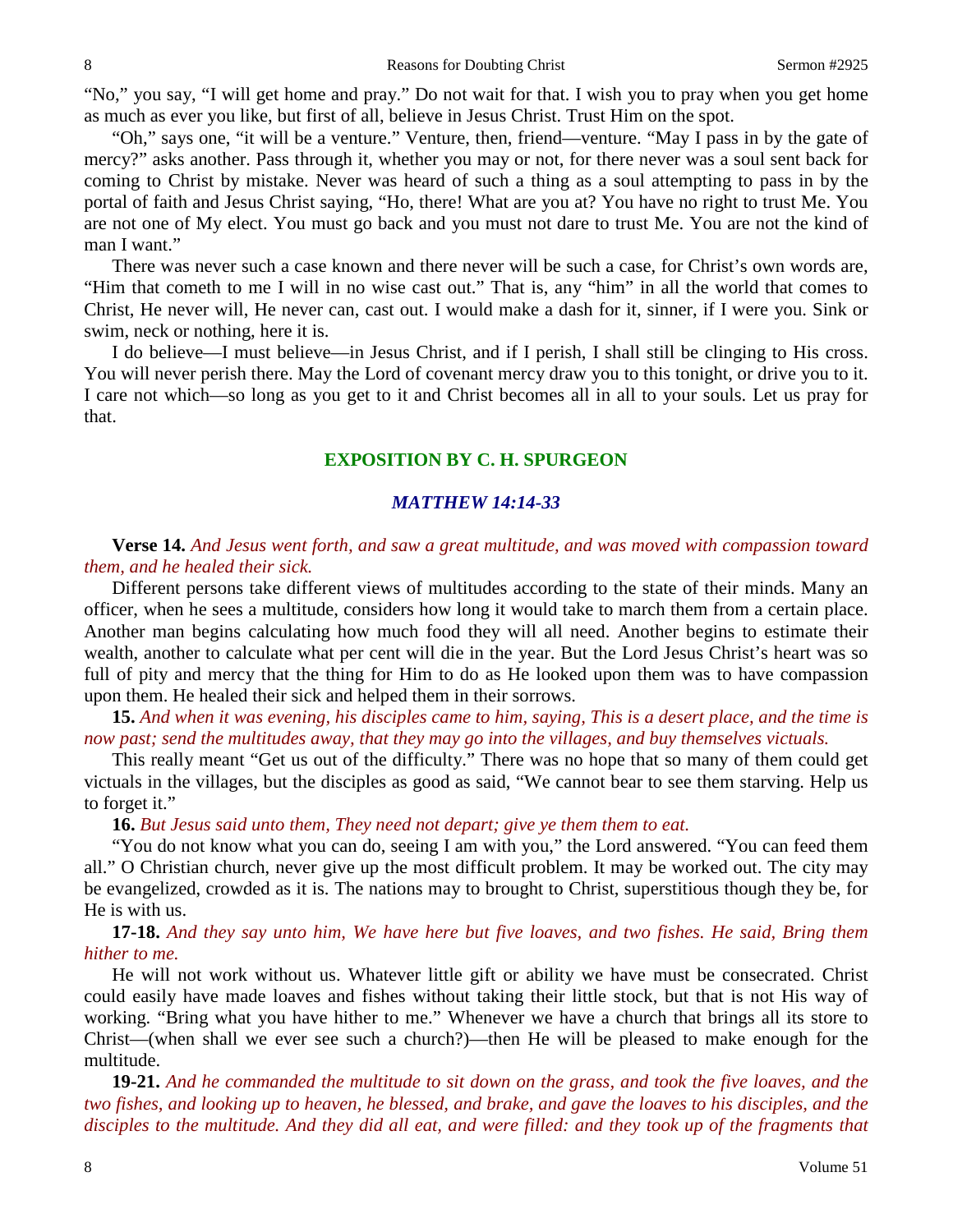## *remained twelve baskets full. And they that had eaten were about five thousand men, beside women and children.*

A wonderful evening that must have been. Just as the sun's slanting rays would fall upon the mighty mass of people, Jesus Christ, the Sun of righteousness, was scattering His beams of mercy over them at the same time. To Him it is nothing to feed five thousand—nothing to do it with five loaves. Where He is present we may expect wonders, unless indeed our unbelief should hamper Him, for sometimes it is too sadly true He could not do many mighty works there because of their unbelief. O my soul, chide yourself if you have ever thus hampered the hands of Christ.

**22-23.** *And straightway Jesus constrained his disciples to get into a ship, and to go before him unto the other side, while he sent the multitudes away. And when he had sent the multitudes away, he went up into a mountain apart to pray.* 

It was a very busy day that He had had. If you read the narrative for yourself, you will be astonished at the number of miracles which He wrought that day—and all of them in addition to the preaching—so he must have been well worn with weariness, but He sought rather the rest and refreshment of prayer than that of sleep.

**23-24.** *And when the evening was come, he was there alone. But the ship was now in the midst of the sea, tossed with waves: for the wind was contrary.*

It did not matter however. For if His disciples are in a storm, so long as Christ is praying for them, all the storms in the world are unable to sink them. They had a good protector. From the outlook of that hill His eyes, which could see through the distance, observed and regulated every breath of wind and every wave upon the lake.

**25-26.** *And in the fourth watch of the night Jesus went unto them, walking on the sea. And when the disciples saw him walking on the sea, they were troubled, saying, It is a spirit;*

"A phantom!" Having all the superstition so natural to sailors, they thought that this was something quite supernatural and boded ill to them.

**26-28.** *And they cried out for fear. But straightway Jesus spake unto them, saying, Be of good cheer; it is I; be not afraid. And Peter answered him and said, Lord, if it be thou, bid me come unto thee on the water.*

Strange impulse! It showed genuine faith mixed with that imperfection and presumption which was so common a feature in Peter's character. However, his Master admired the confidence.

**29-30.** *And he said, Come. And when Peter was come down out of the ship, he walked on the water, to go to Jesus. But when he saw the wind boisterous, he was afraid; and beginning to sink, he cried, saying, Lord, save me.*

When he began to be afraid he began to sink. As long as his confidence in his Master lasted he could walk the waves.

**31-33.** *And immediately Jesus stretched forth his hand, and caught him, and said unto him, O thou of little faith, wherefore didst thou doubt? And when they were come into the ship, the wind ceased. Then they that were in the ship came and worshipped him, saying, Of a truth thou art the Son of God.*

Well might they worship, for they had seen abundant proof of His deity. They worshipped Him, saying, "of a truth thou art the Son of God." They could not have meant by this, "You are a superior person, an excellent character." They would not, if they were Jews, have worshipped a mere man, for of all things you ever saw in this life, you never saw a Jew that would worship any form that was visible to the eye.

The captivity of Babylon delivered the Hebrew race from idolatry altogether. They may fall into superstition of another sort, but never into idolatry. Mark that. There has not been since that time a man of Jewish race who would have worshipped Christ if he had not believed Him to be God.